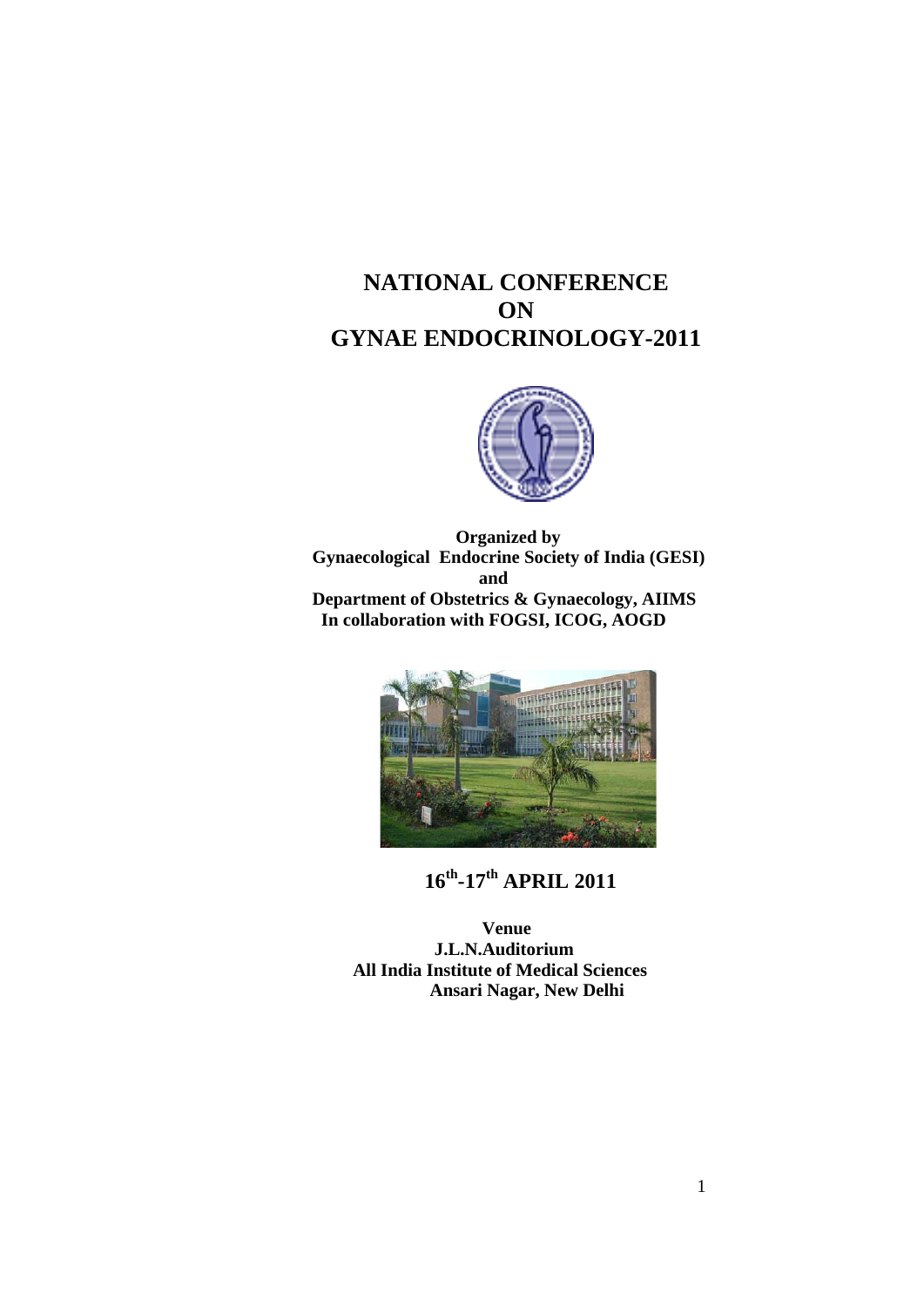## **INVITATION:**

#### Dear Colleague,

With the fond memories of CME on Gynae-Endocrinology organized by us in 2009, we once again extend a warm invitation to all for the **National Conference on Gynae-Endocrinology** on  $16^{th}$ -17<sup>th</sup> April 2011. This Conference will be focused on newer advances in management of endocrinal problems in gynaecology with emphasis on PCOS, hyperprolactinemia, amenorrhoea, menopause, hormonal contraception. There will be problem based scientific sessions with discussion on interesting cases of Gynae-Endocrinology. Eminent faculty from all over India will share their knowledge and experience on wide range of topics related to Gynae-Endocrinology. There will be chance to bring your problems and discuss with experts.

The overwhelming response to our first CME made us realize the importance of Gynae-Endocrinology and we recently formed **Gynaecological Endocrine Society of India** which is one of its own kind. Aim of our society is to impart knowledge, disseminate awareness and promote research in the field of Gynae-Endocrinology.

There is also call for abstracts for oral and poster presentation.

**Patrons:** 

Prof. R.C.Deka, Dr. P.C.Mahapatra, Prof. Suneeta Mittal

# **Organizing Chairperson Organizing Secretary**

Prof Alka Kriplani Dr Nutan Agarwal

Dr. Ragini Agarwal

**Organizing Co-Chairperson Joint Organizing Secretary**  Prof Deepika Deka Dr Neerja Bhatla

**Treasurer** Dr. K K Roy

# **Organizing Committee**

Prof. Sunesh Kumar Dr Vidushi Kulshrestha Dr Suman Lal Dr Vatsala Dadhwal Dr Rohini Sehgal Dr Basil Lyngdoh Dr JB Sharma DrVijaya Jindal Dr Divya Awasthi Dr Neeta Singh Dr Meenakshi Sharma Dr Pradeep Kumar Garg Dr Savitri Sowmya Dr Amol Lunkad

Dr Garima Kachhawa<br>Dr Rohini Sehgal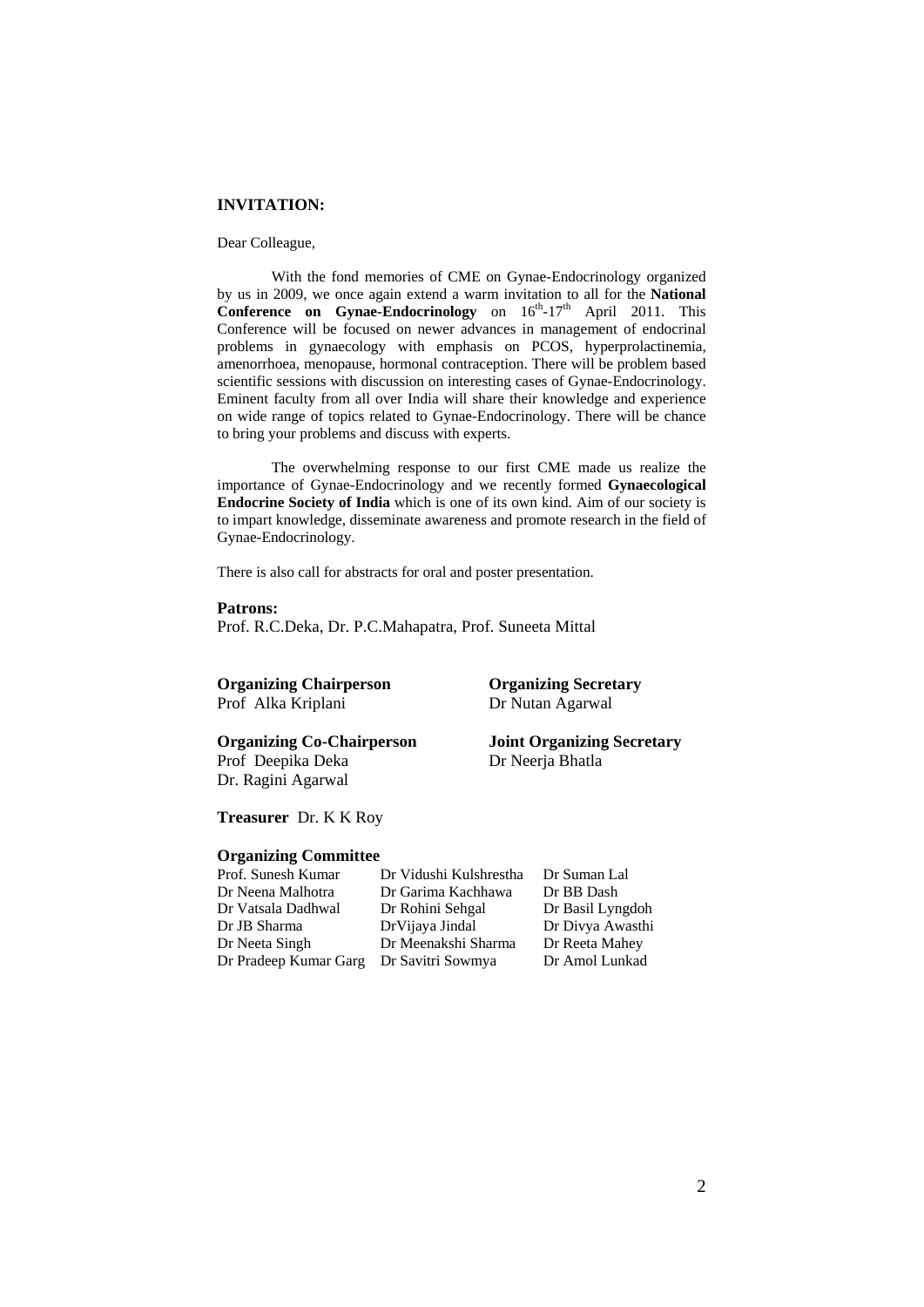# **PROPOSED TOPICS:**

- **Polycystic ovary syndrome, Hirsutism, Hyperprolactinaemia**
- **Amenorrhoea, Intersex**
- **Ovulation induction, Ovarian reserve, Resistant ovaries**
- **Newer hormonal contraception, Newer hormones in infertility**
- **Endometriosis and hormones, DUB**
- **Skin & women, Anti Ageing Treatment**
- **Obesity in women, Plastic surgeries in cosmetic gynaecology**
- **Menopause, Sexual health**
- **Interesting case studies in Gynae Endocrinology**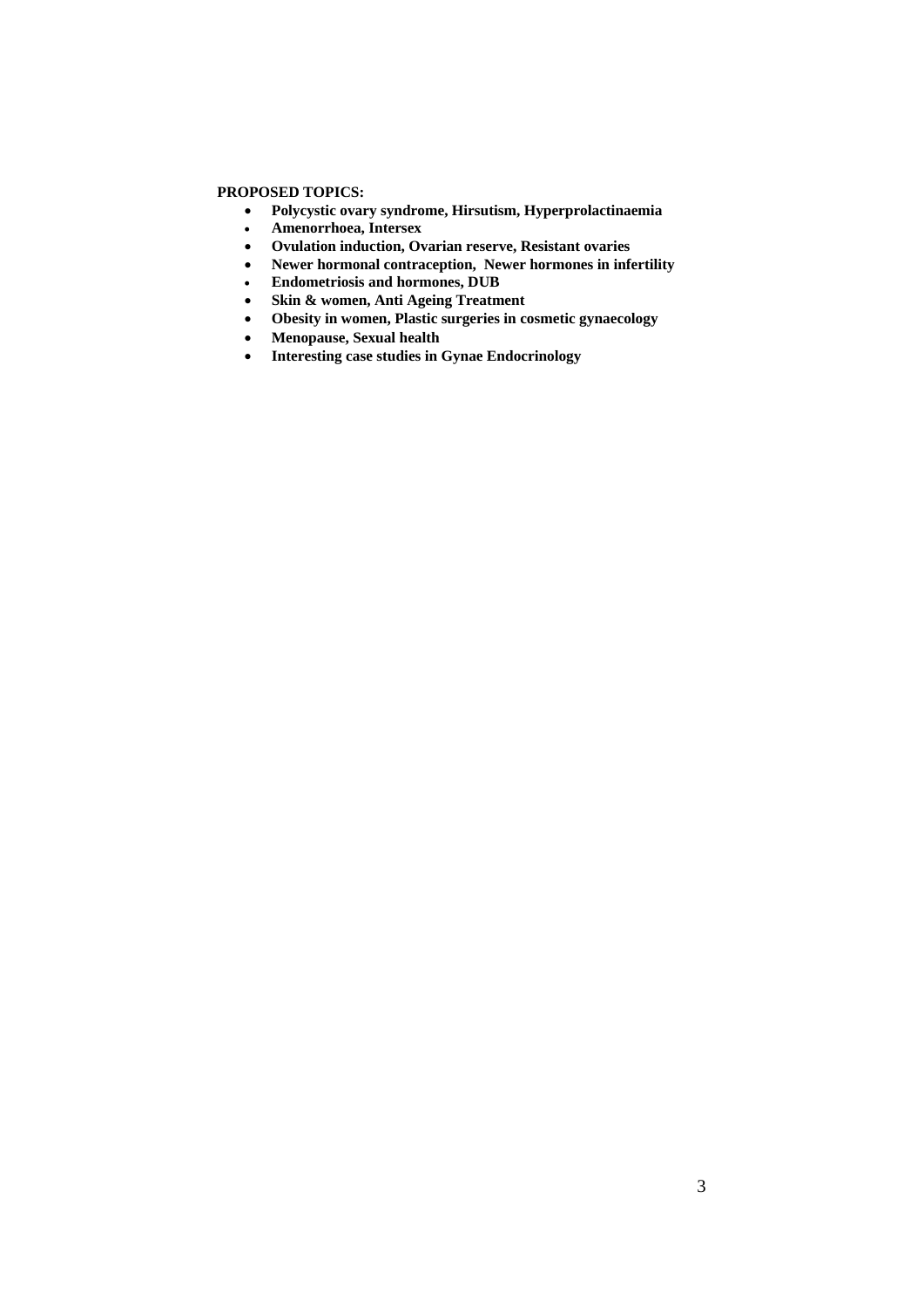### **REGISTRATION**

#### **Registration fees for Conference:**

| Before 28 <sup>th</sup> February | : Rs.1500/-  | Rs. 800/-   |
|----------------------------------|--------------|-------------|
| Before 31 <sup>st</sup> March    | : Rs.1800/-  | $Rs.1000/-$ |
| <b>Spot Registration</b>         | : Rs. 2000/- | $Rs.1200/-$ |

## **Membership fees for Gynaecological Endocrine Society of India (GESI):**

|  | Life Membership   | : Rs. $3000/-$ |
|--|-------------------|----------------|
|  | Annual Membership | : Rs. 400/-    |

Postgraduates

# **On becoming lifemember of GESI, Registration fees for Conference will be reduced as follows: (Life Member + Conference Registration)**

| Before 28 <sup>th</sup> February, 2011 | : $\text{Rs.3500/-}$ |
|----------------------------------------|----------------------|
| After $28th$ February, 2011            | : Rs.4000/-          |

Mode of payment of registration fee: Cash / Draft / Cheque

Draft / Cheque (Delhi)/ Cheque Outstation( **Rs. 60 extra**) in favour of **"**National Conference on Gynae-Endocrinology-2011**"** payable at New Delhi.

Postgraduates are required to send a letter forwarded by Head of Department.

### **CALL FOR ABSTRACT**

Delegates are invited to submit scientific abstract (not more than 300 words) in standard format on interesting cases, case series or research work related to gynae endocrinology for oral and poster presentation (width 90 cm, height 120 cm).

Registration is mandatory for abstract submission Last date for submission  $15<sup>th</sup>$  March, 2011 Awards will be given for three best papers and posters